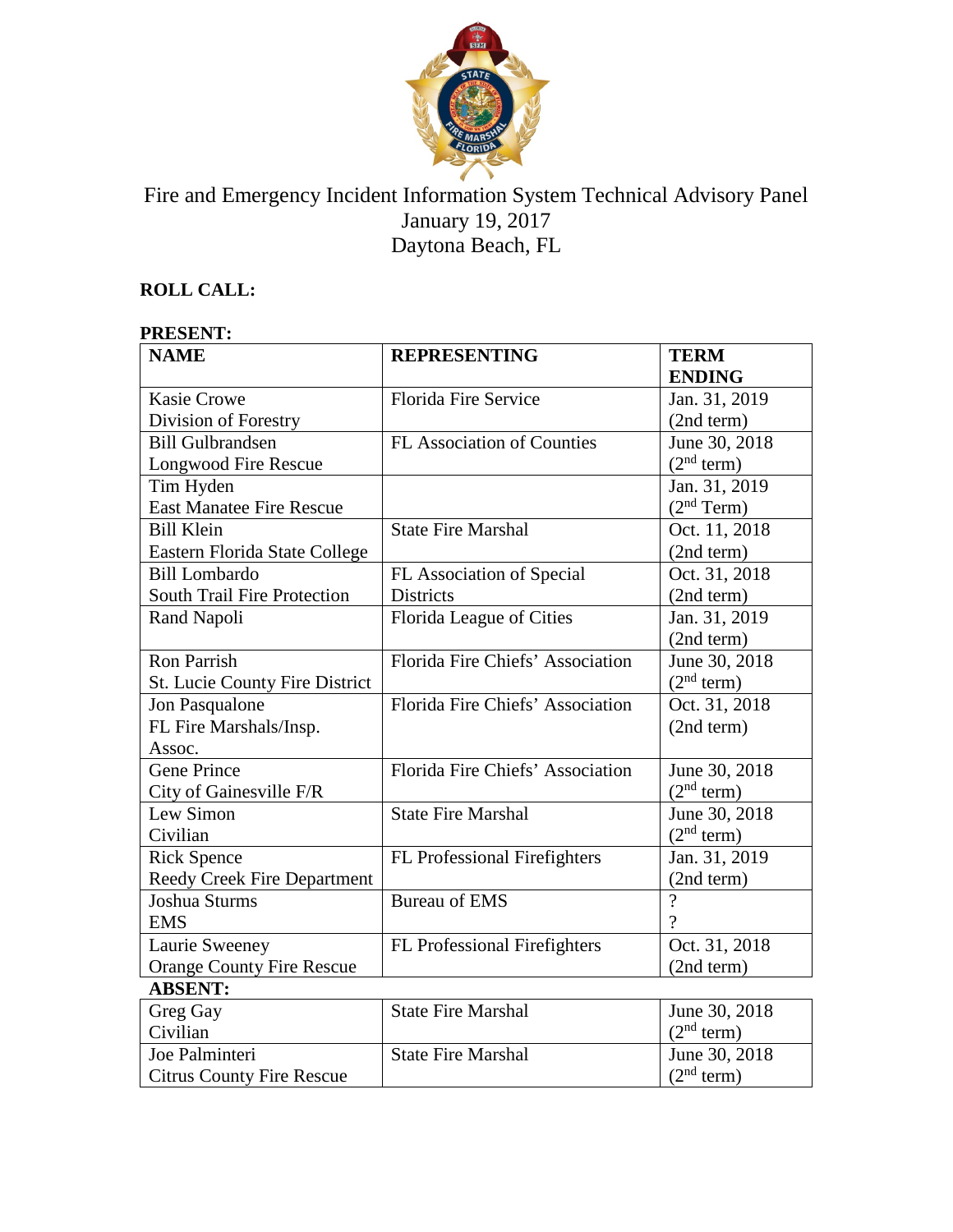The Fire and Emergency Incident Information System Technical Advisory Panel meeting was called to order.

**On a motion duly made**, the minutes from the Fire and Emergency Incident Information System Technical Advisory Panel held on July 8, 2016 were approved.

*Minutes from July 8, 2016 were not approved at the October 13, 2016 due to unofficial meeting status. October 13, 2016 minutes are not up for approved as it was an unofficial meeting.*

#### **Motion carried**.

#### **REPORT FROM DIVISION:** *Julius Halas, Director SFM*

- Legislation
	- $\circ$  Florida Fire Prevention Code  $6<sup>th</sup>$  Edition being worked on for adoption
	- o Ag Tourism
		- Workshops/Hearing complete
		- **JAPC** approved
		- Posted for public review
	- o Informal Interpretation Agreement
		- Adult living facility rule development
		- Fire Inspector curriculum
		- Fire Investigator curriculum
- Volunteer Firefighter Assistance Grant finished
	- o Grant application period is open
- Firefighter Felony Exemption ongoing
	- o Met with DOH to compare processes
- Legislative Budget Request
	- o Volunteer FF Grant seeking additional funds
	- o New FCDICE system

#### **PRESENTATION: Chelsea Rubadou, NFPA, Associate Engineer**

Ms. Rubadou gave a presentation on Community Risk Reduction

#### **REPORT FROM FFIRS:** *Provided by Wayne Watts, FFIRS Section*

Data handout provided

- 2015 Florida Fire Annual Report is completed and has been distributed
- It will not be before April before all data for 2016 is submitted.
- FFIRS articles are now featured in Florida Fire Service Magazine